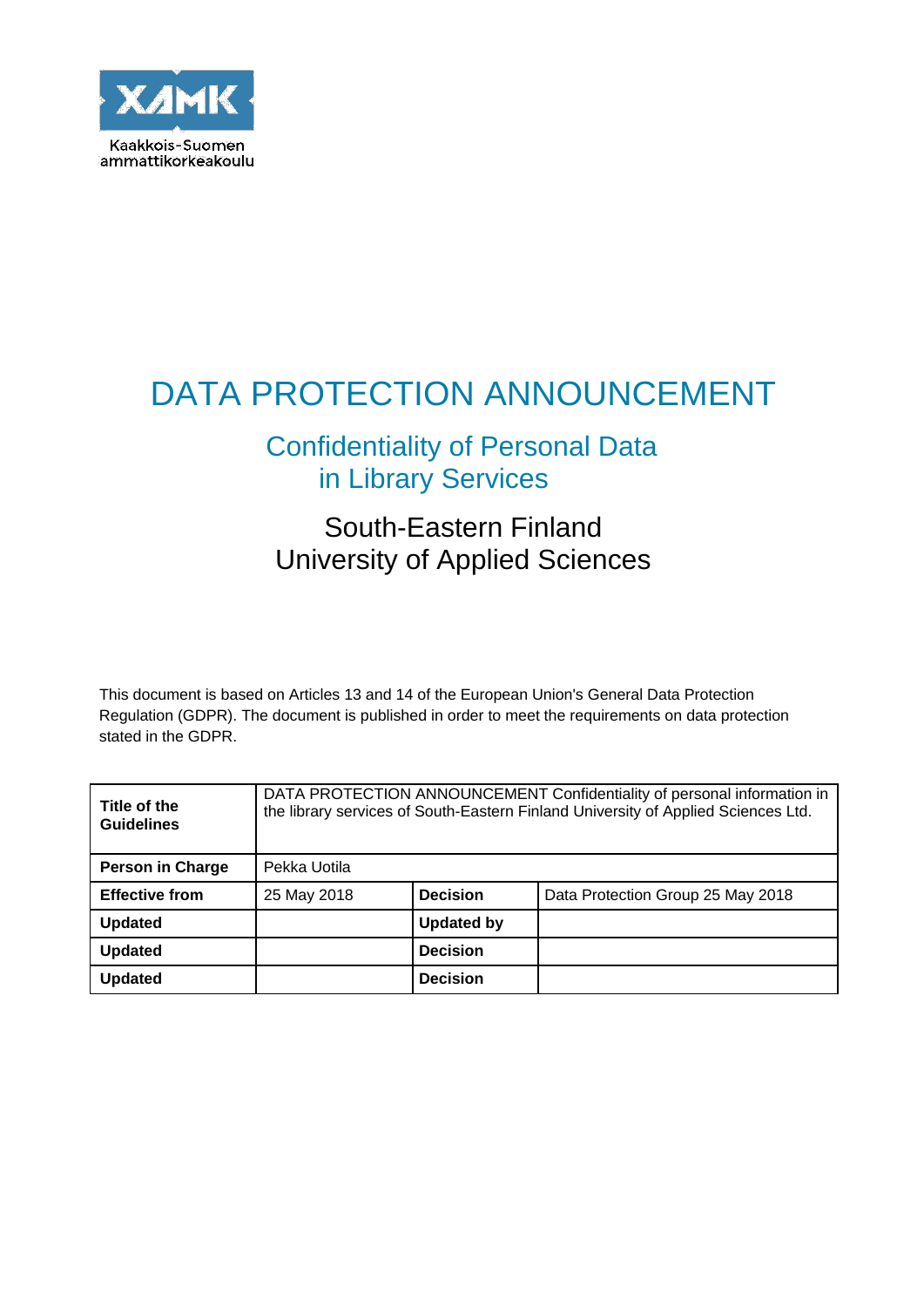

TABLE OF CONTENT

- 1 CONTROLLER
- 2 DATA PROTECTION COORDINATOR
- NAME OF REGISTER
- 4 REASONS AND LEGAL BASIS FOR PROCESSING PERSONAL DATA
	- 4.1 Justified benefits
- 5 PERSONAL DATA GROUPS FOR PROCESSING
- 6 RECIPIENT OR GROUPS OF RECIPIENTS OF PERSONAL DATA
- 7 INFORMATION ON TRANSFERRING DATA TO THIRD COUNTRIES
- 8 PERIOD OF STORING PERSONAL DATA
- 9 RIGHTS OF THE DATA SUBJECT
	- 9.1 Right to access
	- 9.2 Right to rectification
	- 9.3 Right to be forgotten
	- 9.4 Right to restriction of processing
	- 9.5 Right to object
	- 9.6 Right for data portability
	- 9.7 Right to withdraw consent (if processing is contractual)
	- 9.8 Right to lodge a complaint with a supervisory authority

10 STATUTORY OR CONTRACTUAL DEMAND

11 INFORMATION ON THE EXISTENCE OF AUTOMATED DECISION-MAKING SUCH AS PROFILING

12 INFORMATION ON HOW PERSONAL DATA HAS BEEN ACQUIRED (IF NOT FROM THE DATA SUBJECT)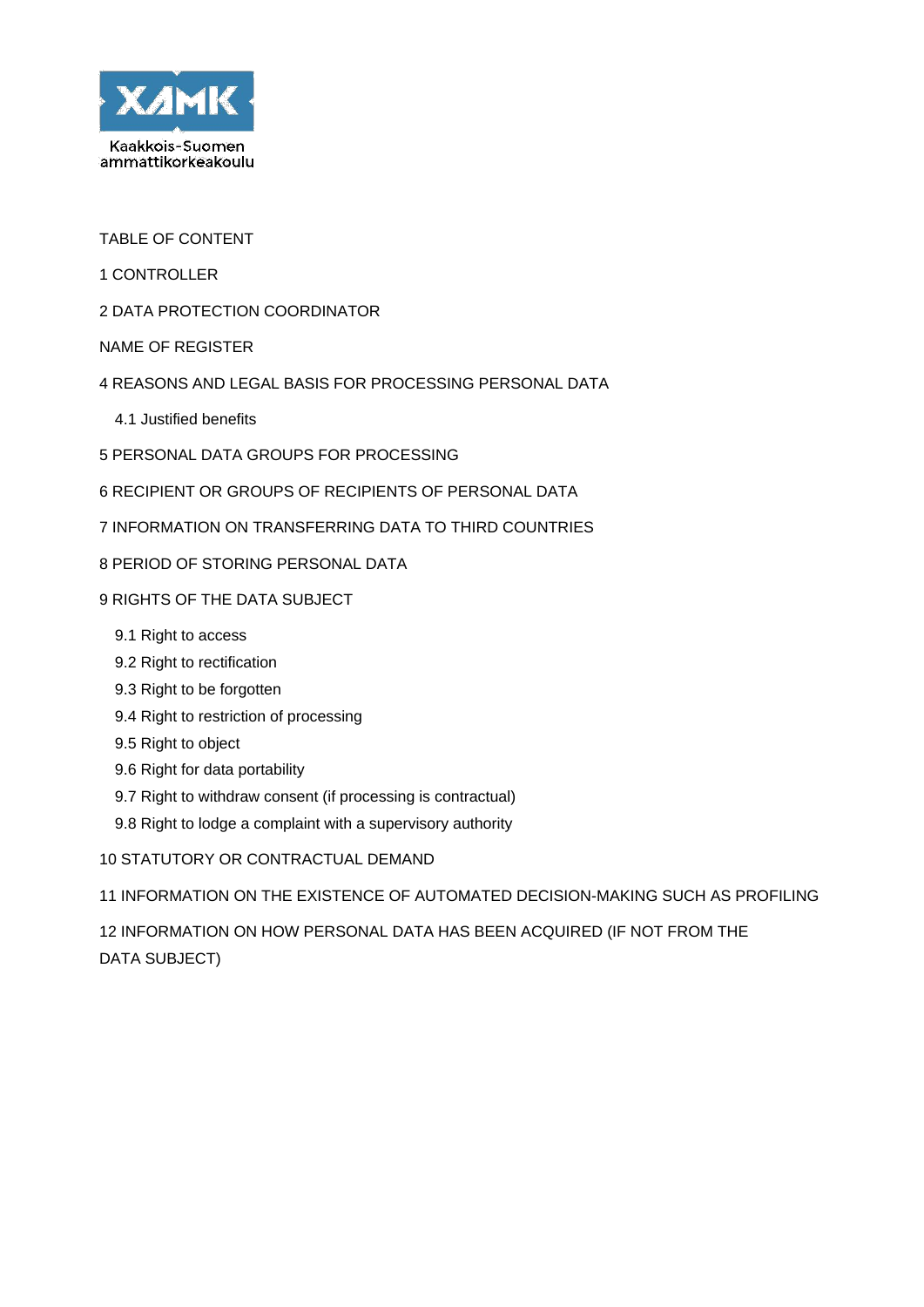

# 1 Controller

South-Eastern Finland University of Applied Sciences P.O. 68, Patteristonkatu 2 50100 Mikkeli Telephone exchange 0406550555 Business ID: 2472908-2

Pekka Uotila, Director of library Services South-Eastern Finland University of Applied Sciences, Library Services Patteristonkatu 3, Mikkeli, tel. 050 312 5087 email: pekka.uotila@xamk.fi

# 2 Data Protection Officer

Jussi Jokivaara Head of Security, Safety and Data Protection Officer, South-Eastern Finland University of Applied Sciences Administration and Quality Services, Paraatikenttä 7, Kouvola, tel. 044 7028809 email: jussi.jokivaara@xamk.fi

## 3 Personal data to be processed

Personal data used by the Library Services of South-Eastern Finland University of Applied Sciences.

## 4 Reasons and legal basis for processing personal data

Personal data is processed for the purposes of customer service and in order to complete other tasks assigned to the library services.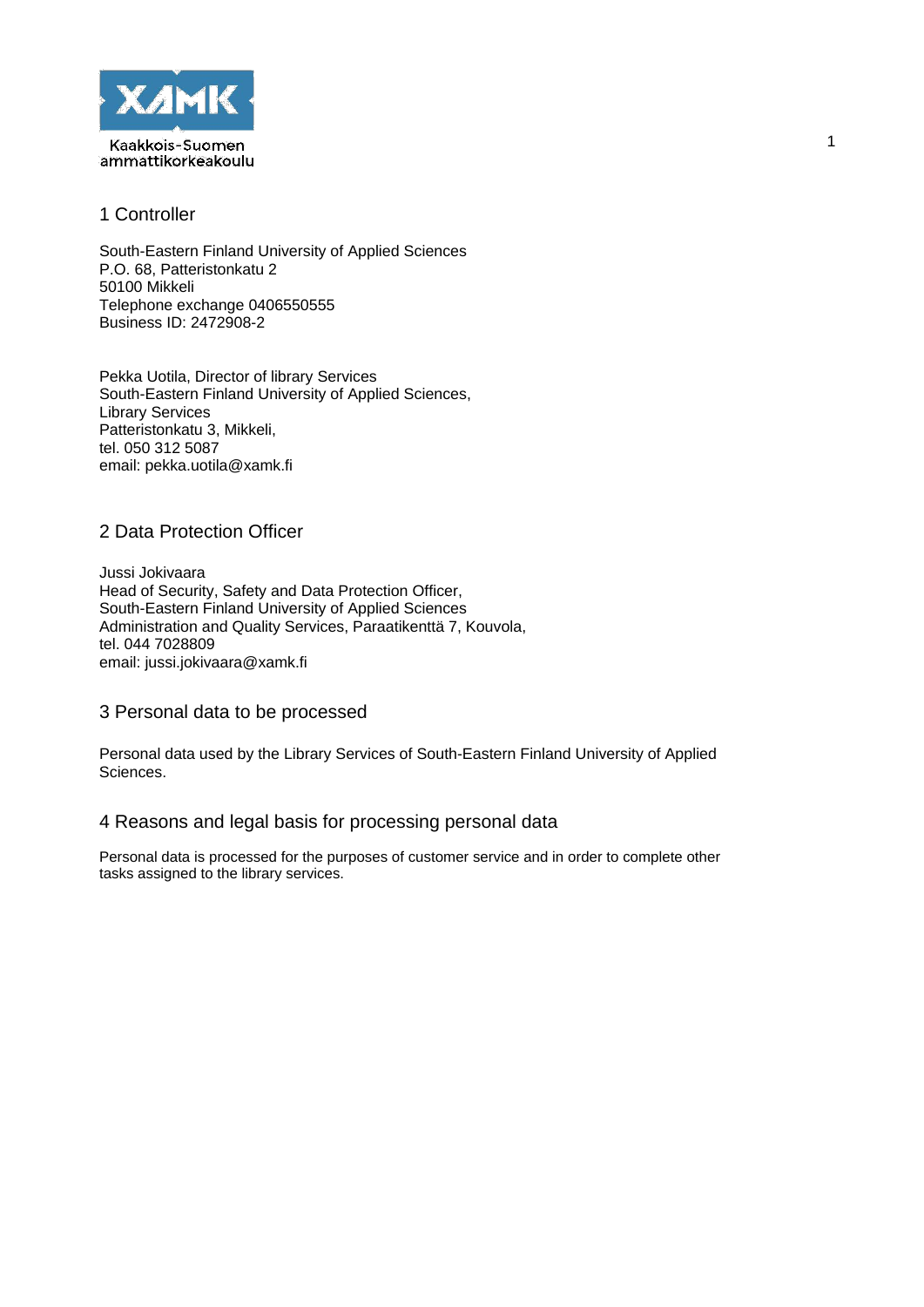

The Library Services are entitled to use personal data in tasks related to, for example:

customer service, distance loans, acquisition of materials, invoicing, and management and improvement of customer relationships, including customer communication provision, development and quality assurance of services monitoring and analysis of the use of services and materials, for example, surveillance of selfservice hours.

In relation to publications, publication data search, publication archiving and services of open science and research, Xamk may use personal data, e.g, for the following purposes management and improvement of customer relationships, including customer communication provision, development and quality assurance of services statistical monitoring of publications

The processing of personal data is based on a necessity for the performance of a task carried out in the public interest (Article 6.1 e) or for the performance of a contract (Article 6.1 b), or consent given by the data subject (Article 6.1 a). As for the personal identity number, processing is based on the necessity to reliably and unambiguously identify the data subject to ensure his/her legal protection, best interests, rights and responsibilities. Agreement is mandatory e.g. for the users of Kampus-Jopo services and writers of publication articles who are not Xamk staff members. Consent is required e.g. from Xamk staff members who write articles in Xamk publications and holders of the parental responsibilities for children under 16 years of age.

Library services are provided in collaboration with contractual cooperation partners, and services are sold to contractual partners.

# 5 Personal data groups for processing

The Library services process the personal data of Xamk staff and students and external customers. In addition, the personal data of contractual partners' clients are processed.

Personal identification data:

- names
- personal identification number or date of birth
- contact information: address, email, phone number
- library card number and ID
- Xamk network username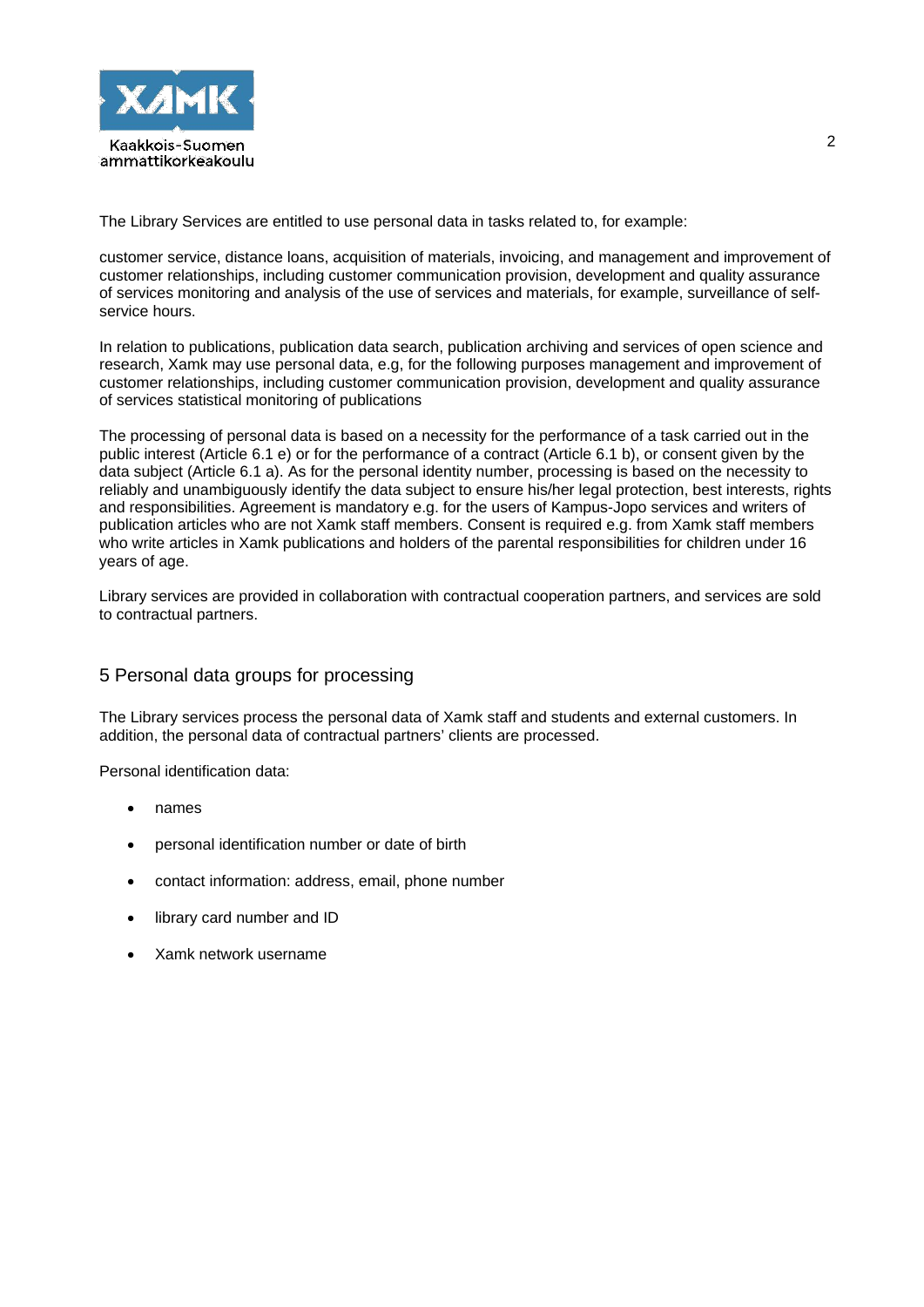

#### Customer data entries

- loans
- reservations
- distance loans
- payments
- validity and duration of customer relationship
- notes
- billing data
- network printing data (students, staff)
- date and time of customer data entries

#### Statistical data

- customer group
- statistical group
- statistical data

#### Recordings and messages

- recordings and messages e.g. CCTV, surveillance of self-service hours
- date and time of recording

#### Publications and publication data search

- publication data
- organisation unit

#### 6 Recipients or groups of recipients of personal data

If necessary and in accordance to the intended purpose, personal data is given to the debt collector appointed by the South-Eastern Finland University of Applied Sciences, Urkund (Prio Infocenter AB), CSC Center of Expertise in ICT in Finland, Ministry of Education and Culture, and National Library's Finna Service.

Statistical data is collected for the purposes of supporting library operations and it is given to the National Library's Research Library Statistics Database (excluding all personal data).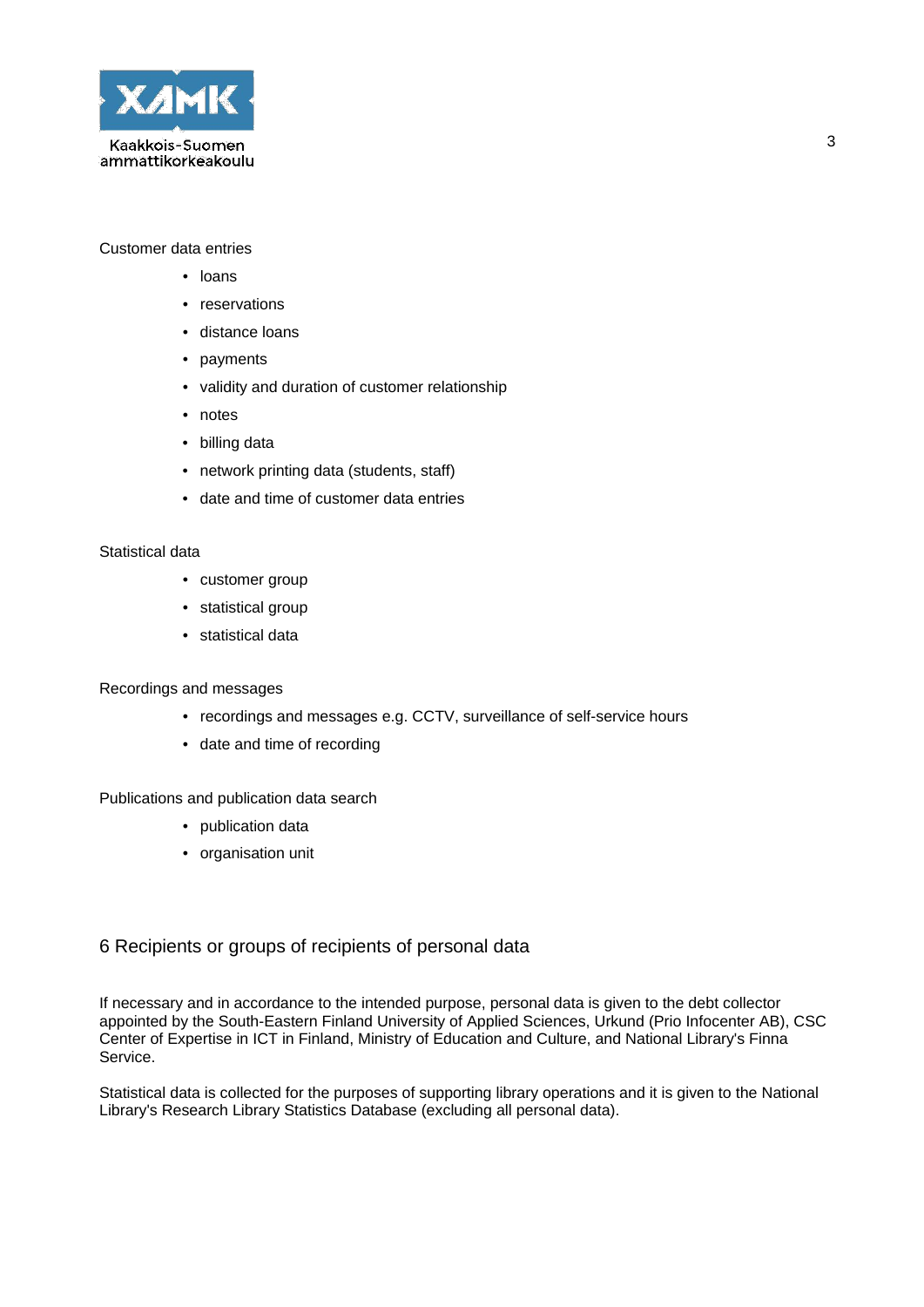

If the processed data is subject to a request for clarification or information submitted by an authority, also personal data may be given to this authority if the nature of the request warrants it.

## 7 Information on transferring data to third countries

As a rule, no data is transferred to a third party.

# 8 Period of storing personal data

Data is stored in accordance with the storage periods defined in the data management and filing plan of the South-Eastern Finland University of Applied Sciences.

Personal data is erased from the library service system on the customer's request, or after a fixed period of time if the customer has no loans or pending payments. After graduation, the student's personal data is erased from the library service system within six months of the graduation. Customer data can also be erased if there have been no loans for a long period of time, the validity of customer data has expired, or the customer has not collected his/her library card.

#### 9 Rights of the data subject

The data subject has the right to know whether his/her personal data is processed or not. The data subject has the right to have access to personal data that has been processed. On legitimate grounds, the data subject has the right to demand a rectification of incorrect data. The demand for rectification must specify the personal data the data subject wants to be rectified. The data subject has the right to request for his/her personal data to be erased.

Under certain circumstances, the data subject has the right to request a restriction on the processing of his/her personal data.

Under certain circumstances, the data subject has the right to object to the processing of his/her personal data.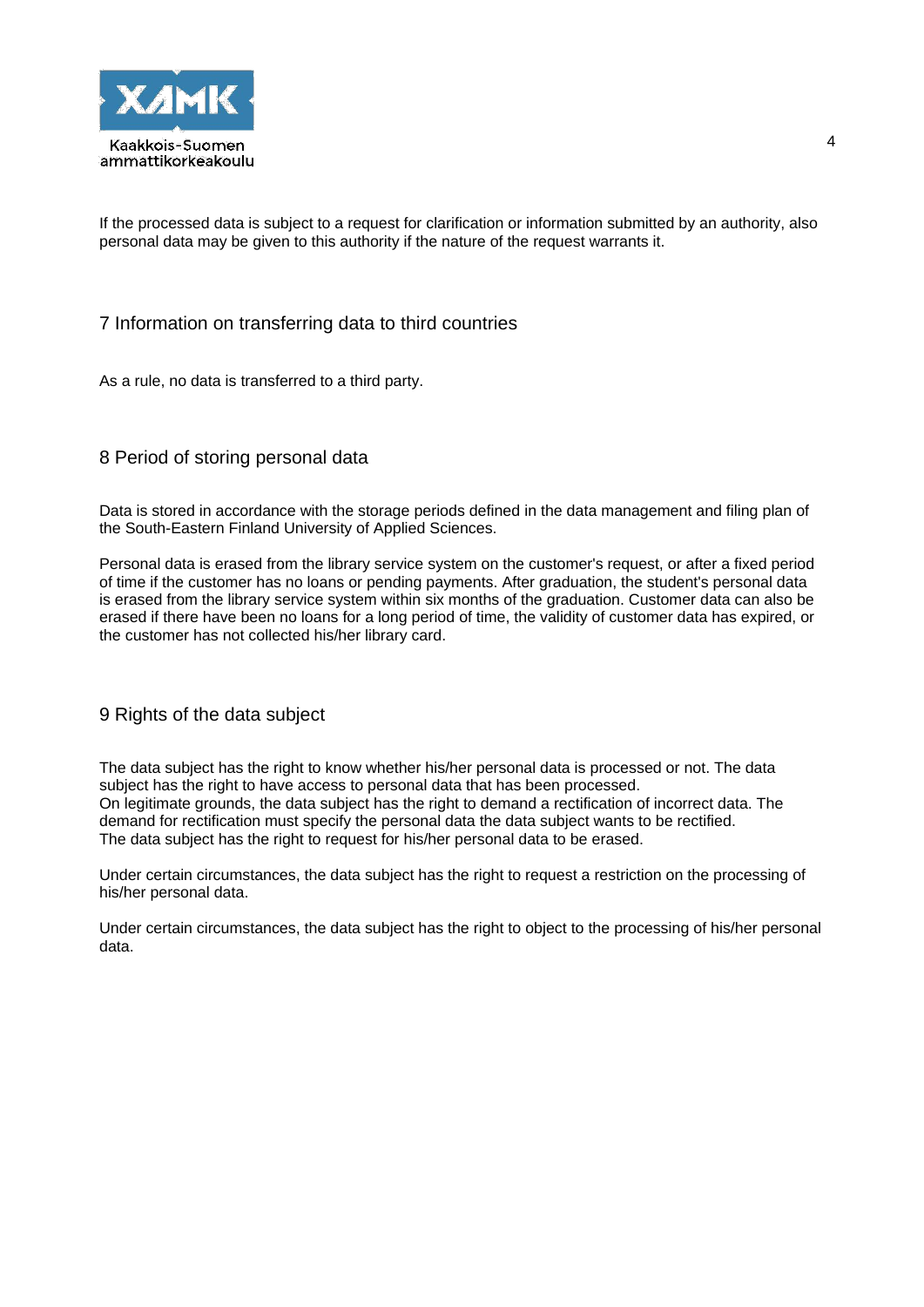

The data subject has the right to have the personal data which he/she has provided transmitted from one controller to another in a machine-readable format. The processing of data must be carried out by automated means, and data will be transmitted where technically feasible.

Whenever the controller is processing personal data based on a data subject's consent, the data subject has the right to withdraw his/her consent. The withdrawal of consent will not affect the lawfulness of processing based on consent before its withdrawal. The withdrawal of consent, however, may affect the usability and functionality of the service.

If the data subject regards the processing of his/her personal data as unlawful, he/she has the right to lodge a complaint to the Data Protection Ombudsman.

# 10 Statutory or contractual demand

Personal data is processed on the grounds of customer relationship management. Personal data is required for access to the library services.

12 Information on how personal data has been acquired (if not from the data subject)

Based on their consent, the students' personal data is transmitted to the library system from the Student Administration's register.

Personal data of staff is collected from the publications and telephone directory of Xamk for the purposes of publication data search.